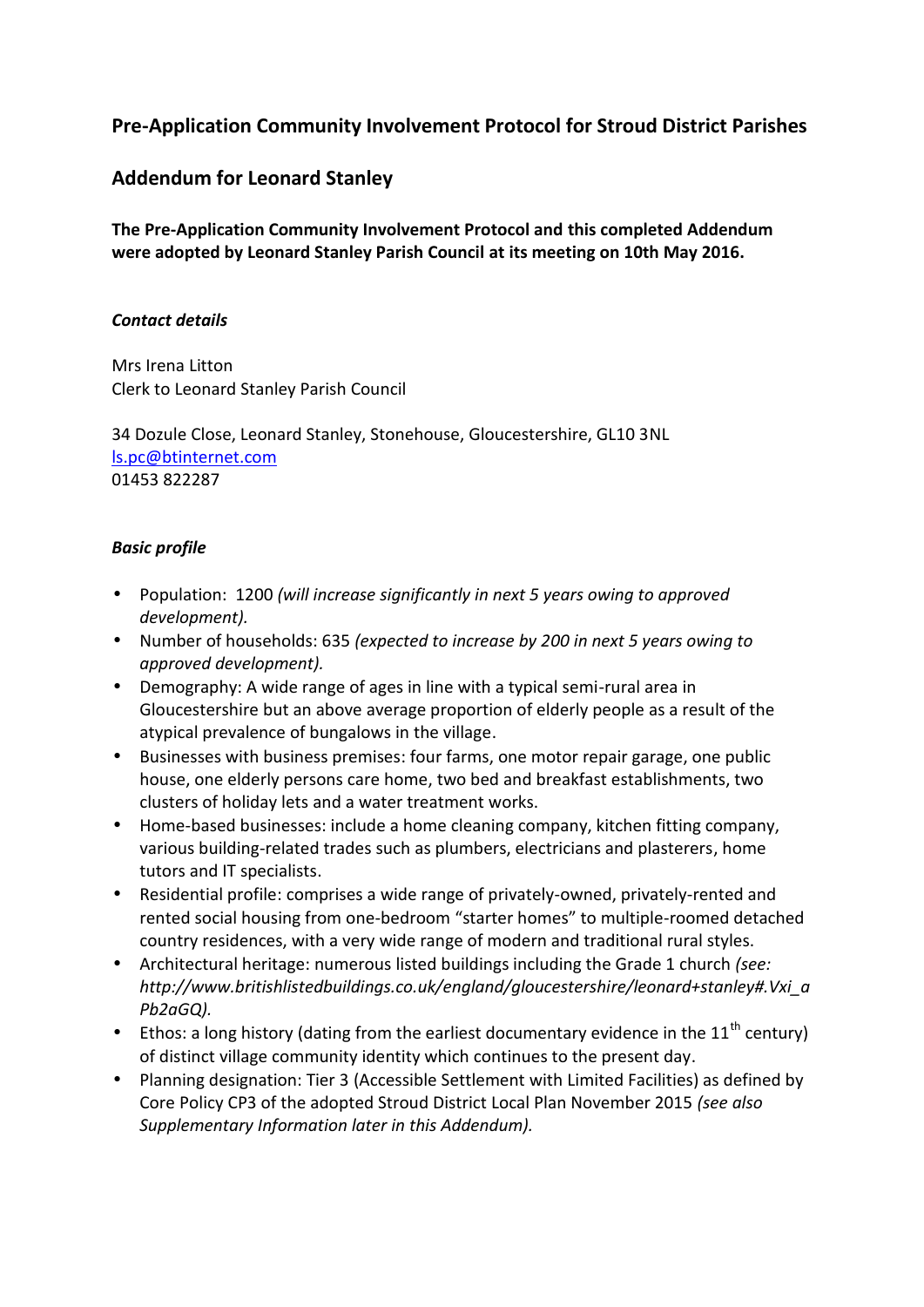# *Local facilities*

- St Swithuns Anglican parish church *(premises shared with the Methodist community)*
- Leonard Stanley C of E-aided primary school *(also provides access to outdoor swimming pool in summer holidays)*
- The White Hart public house
- Village Hall
- Scout Hall
- Social Club
- Recreation ground *(includes adult and junior football pitches, tennis courts and children's play area)*
- Sports pavilion
- Community orchard
- Community allotments
- Various footpaths *(Cotswold AONB and Cotswold Way nearby)*
- Village Trail (guided walk for visitors)
- Motor repair garage
- Mobile library

### *Local groups and organisations*

- Leonard Stanley / Dozule (France) Twinning Association
- Women's Institute
- Mother and Toddler Group
- Pre-School Group
- Footpaths Group
- Football Club (adults)
- Football Club (juniors)
- Wine Circle
- Church Bell Ringers
- Village Hall Management Committee
- Friends of Leonard Stanley School
- Art Group
- Short Mat Bowls
- Lunch Club
- Women's Fellowship
- Children's Church Club (Be Friends with God)
- Cobalt Leonard Stanley Support Group
- Brownies
- Cubs, Beavers, Scouts and Young Explorers
- Line Dancing
- Yoga
- Stanley Joggers